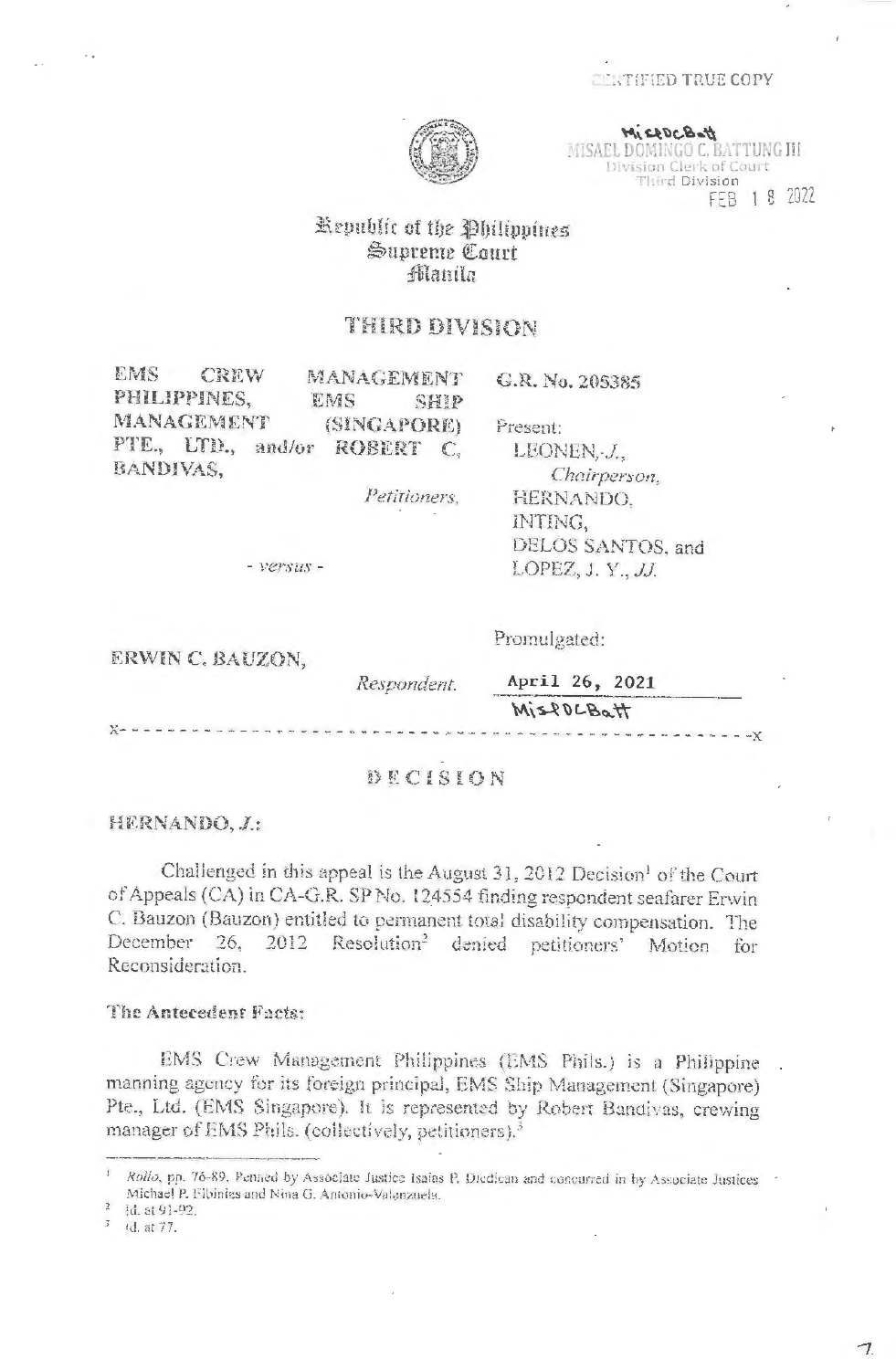On September 24, 2009, EMS Phils. hired Bauzon as an Able Seaman on . board the vessel M/T D. Elephant. His contract was duly approved by the Philippine Overseas Employment Administration (POEA) and covered by a Collective Bargaining Agreement (CBA) between the Integrated Transport . Workers and Federation ITF/Associated Marine Officers and Seamen's Union of the Philippines (AMOSUP) and the ship owners.<sup>4</sup>

Prior to embarkation, Bauzon underwent the requisite Pre-EmpJoyment Medical Examination (PEME) and was declared "fit for sea duty." Thus, on October 20, 2009, he commenced his employment.<sup>5</sup>

While on board M/T D. Elephant, Bauzon experienced difficulty in swallowing due to severe pain in his throat. He reported his health problem to the vessel's master, but he was advised to finish his coatract which was about to expire. However, since the pain in his throat persisted, he requested for medical repatriation. On August 2, 2010, he was repatriated to the Philippines and arrived in Manila on August 3, 2010.<sup>6</sup>

On August 4, 2010, he reported his physical and medical condition to EMS Phils. Accordingly, he was referred to petitioners' accredited hospital, Seamen's Hospital.<sup>7</sup> On the same day, Bauzon underwent an ultrasound of his thyroid and the examination revealed the following findings:

IMPRESSIONS:

Muitinodular goiter with hypervascular solid noduies and coraplex mass. Tissue correlation js recommended. Small sized cervical lymph nodes as described.<sup>8</sup>

On September 26, 2010, Bauzon returned to Seamen's Hospital for a consultation. This time, he was diagnosed with Colloid Cystic Goiter. The following day, he underwent Bilateral Thyroidectomy with Isthmusectomy.<sup>9</sup>

After his discharge, he went back to Seamen's Hospital for a follow-up check-up and underwent another ultrasound of his thyroid. He was assessed with "S/P Subtotal thyroidectomy with small thyroid nodules." $^{16}$ 

On December 13, 2010, Bauzon underwent a Histopathologic Examination, the findings of which showed the following: "S/P Completion thyroidectomy; Follicular adenoma, Right Thyroid lobe."<sup>11</sup>

- $_{\rm e}$   $\rm H^{\prime\prime}$
- $7 id$ . at 79.  $^8-$  id.
- 9 Id.
- IU ld.
- II Id.

<sup>&</sup>lt;sup>4</sup> **id.** at 78.

*<sup>5</sup>*Id.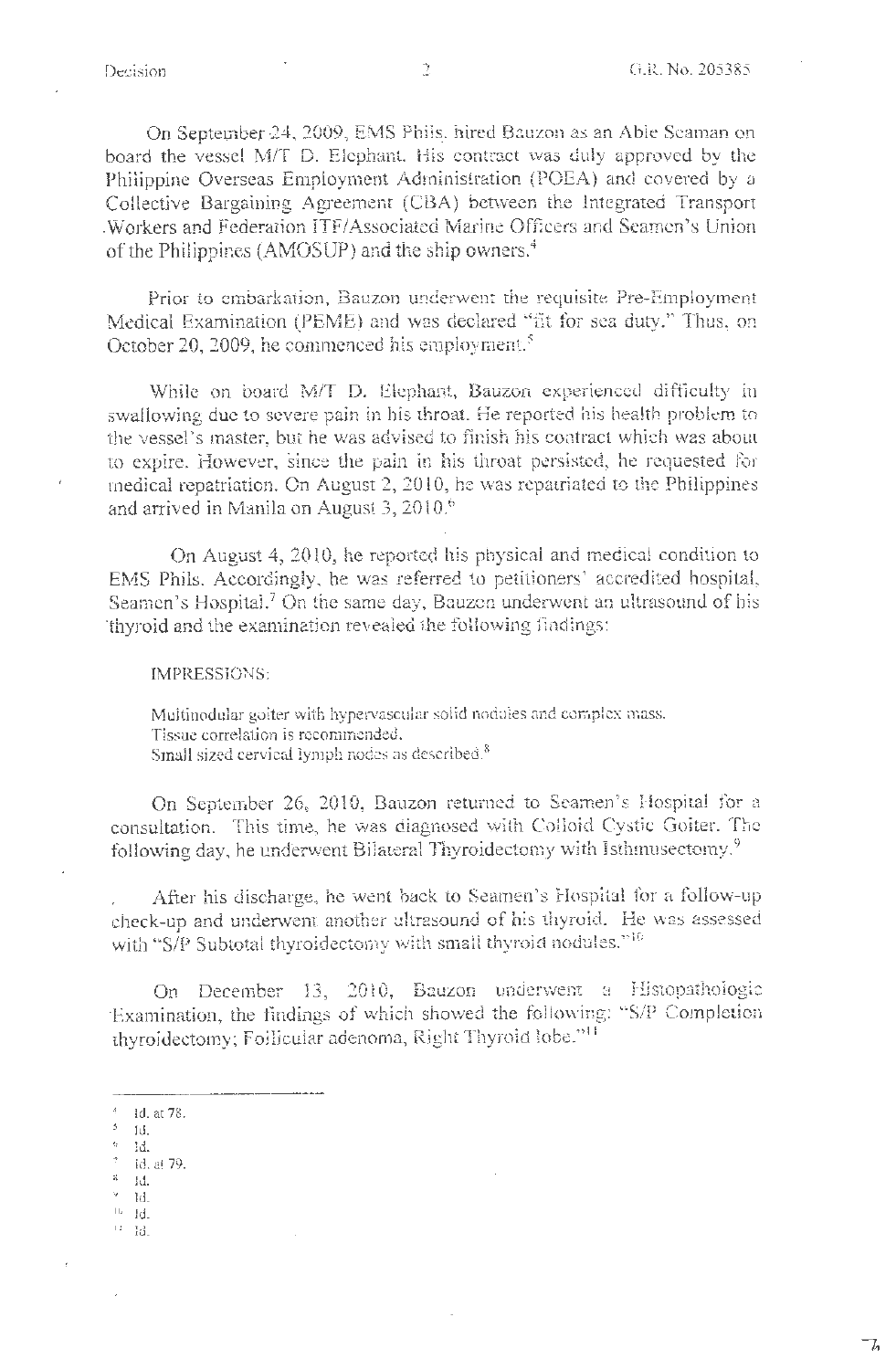After his regular consultation with the Seamen's Hospital, Bauzon was diagnosed with Residual Thyroid Gland on January 21,  $2011<sup>12</sup>$ 

On March 9, 2011, Bauzon engaged the services of his private physician, Dr. Manuel C. Jacinto, Jr. (Dr. Jacinto), at Sta. Teresita General Hospital, Dr. Jacinto diagnosed Bauzon with Papillary Cancer, declared him physically unfit to go back to work and his disability to be total and permanent.<sup>13</sup>

Thus, Bauzon filed a complaint for payment of disability/medical benefits, sickness allowance for 130 days, reimbursement of medical expenses, damages, and attorney's fees against petitioners.

## Ruling of the Labor Arbiter:

On June 28, 2011, the Labor Arbiter rendered a Decision<sup>14</sup> in favor of Bauzon. The dispositive portion of the Decision reads:

WHEREFORE, premises considered, judgment is hereby rendered ordering all of the above-named (petitioners berein) to pay complainant (Bauzon). the following sum:

L EIGHTY |- [NINE THOUSAND ONE HUNDRED US DOLLARS (US\$89,160.00) or its peso equivalent at the time of payment of complainant's permanent total disability benefit.

2. TWO THOUSAND THREE HUNDRED TWENTY-TWO US DOLLARS AND 66/100 (US\$2,322.66) or its peso equivalent at the time of payment representing payment of complainant's sickness wage.

Ten Percent (10%) of the total judgment award by way of and/as attorney's fees.

**SO ORDERELL!** 

Aggrieved, petitioners filed an appeal with the National Labor Relations Commission (NLRC).

# Raling of the National Labor Relations Commission:

In its December 23, 2011 Decision,<sup>16</sup> the NLRC upheld the Labor-Arbiter's findings, the relevant portion of which reads:

As afore-discussed, appellee's 5llateral flyroid nodule was already presentafter his repatriation on August 28, 2009, In fact, he was advised to undergo surgery after his 9-month contract expired. The mass did not grow after

المستشير المنابذ والمستنقر المستحدث  $\sim$  $\mathbb{H}^{n-1}$ 

 $\%$  E at 30 and 370.

<sup>&</sup>lt;sup>16</sup> Ed. at 361-37d. Penned by Echan Arbiter Suddial S. Pamphilban,

 $^{\circ}$  – R, ar p. 374.

in the at 423-435. Penned by Presiding Comprissioner (november 1, Leonado and concurred in by Commissioners Dolores M. Poralta-Delevated Memodes R. Postalis-Cocap.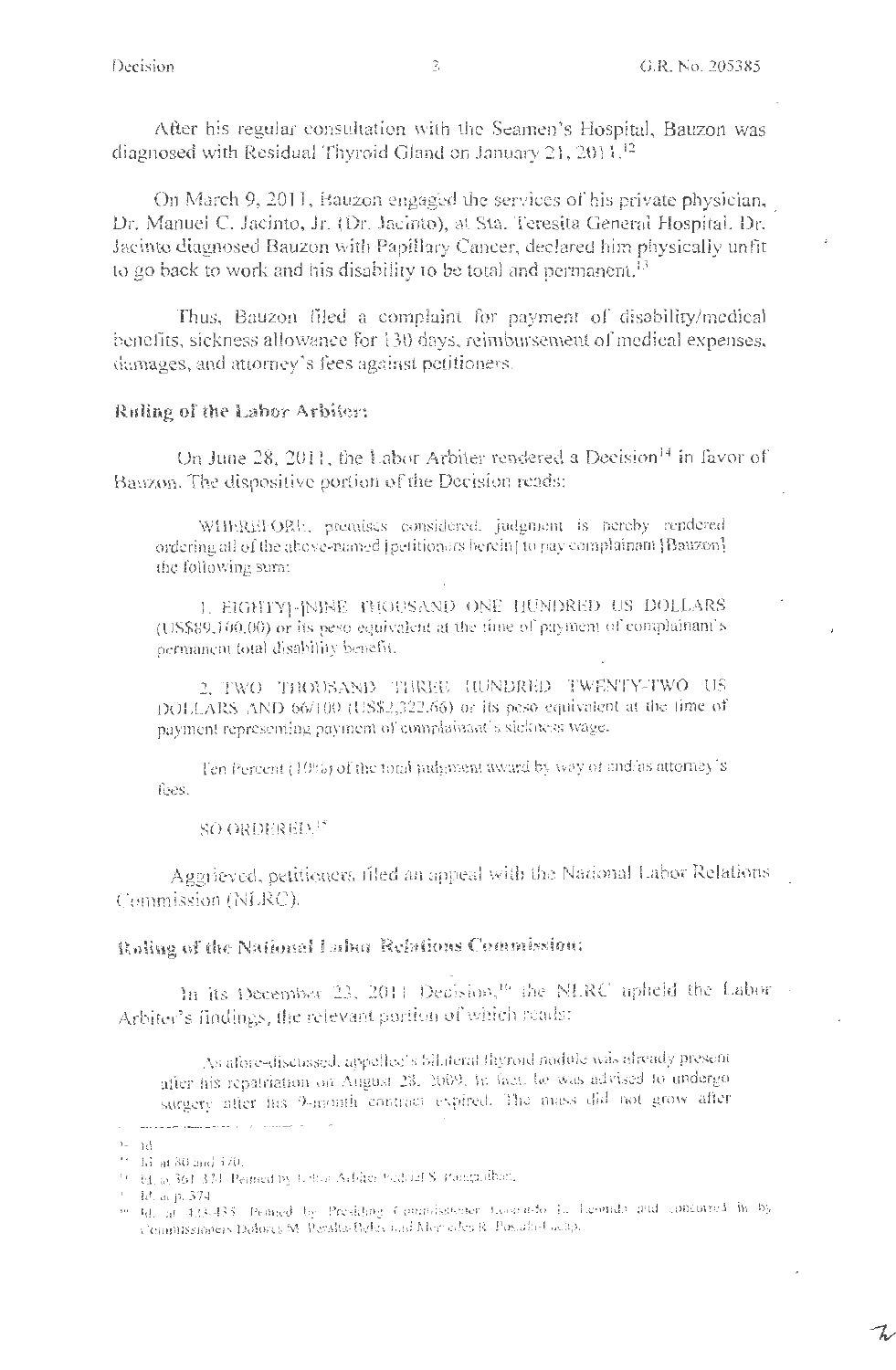appellee's contract expired but was present even during the signing of [bis] new contract in October 2009.

In view of the presence of the clements of compensability of an ailment, we declare appellee entitled to a Grade 1 disability since he could no longer return. to his previous trade as a scaman.

**XXXX** 

As to the issue of entitlement to sickness wages, we adopt the findings of the Labor Arbiter that appellee is entitled to said benefit, as appellee was seen, treated, administered medicine, and operated on at the Scam[e]n's Hospital, the hospital of union members of AMOSUP. Appellants should pay appellee US\$2,322.66 as sickness allowance.

 $\mathbf{X} \mathbf{X} \mathbf{X} \mathbf{X}$ 

WHEREFORE, premises considered, the appeal is hereby DENIED for lack of merit. The decision of the Labor Arbiter is AFFIRMED en toto.

SO ORDERED.<sup>17</sup>

Petitioners moved for reconsideration, which the NLRC denied in its February 23, 2012 Resolution.<sup>18</sup>

### Ruling of the Court of Appeals:

Unfazed, petitioners filed before the appellate court a Petition for Certiorari<sup>19</sup> under Rule 65 of the Rules of Court and mainly raised the issue that the NLRC committed grave abuse of discretion, amounting to lack or excess of jurisdiction in holding that Bauzon was entitled to permanent total disability compensation. However, in its assailed August  $31$ ,  $2012$  Decision,<sup>20</sup> the appellate court likewise upheld the NLRC's findings, to wit:

[X X X X] Indeed, the evidence on record would show how the private respondent's *Papillary Cancer* was contracted and aggravated by the nature of his work, to wit:

It is worth mentioning that Complainant's illness which consists of a 'Papillary Cancer' is occupational disease considering that said illness could be developed, enhanced and aggravated by the nature of the work of the complainant as well as the environment at the job site. It must be noted that complainant was deployed on board [petitioners'] tanker vessel as such he was exposed to hazardous chemicals that causes his present illness. These circumstances may be a factor contributory to the development, enhancement and aggravation of Complainant's present illness.

 $\mathbf{X} \mathbf{X} \mathbf{X} \mathbf{X}$ 

<sup>&</sup>lt;sup>17</sup> Id. at 432-434.

<sup>&</sup>lt;sup>48</sup> Id. at 469-470.

<sup>&</sup>lt;sup>19</sup> id. at 474-504.

<sup>&</sup>lt;sup>20</sup> Id. at 76-89.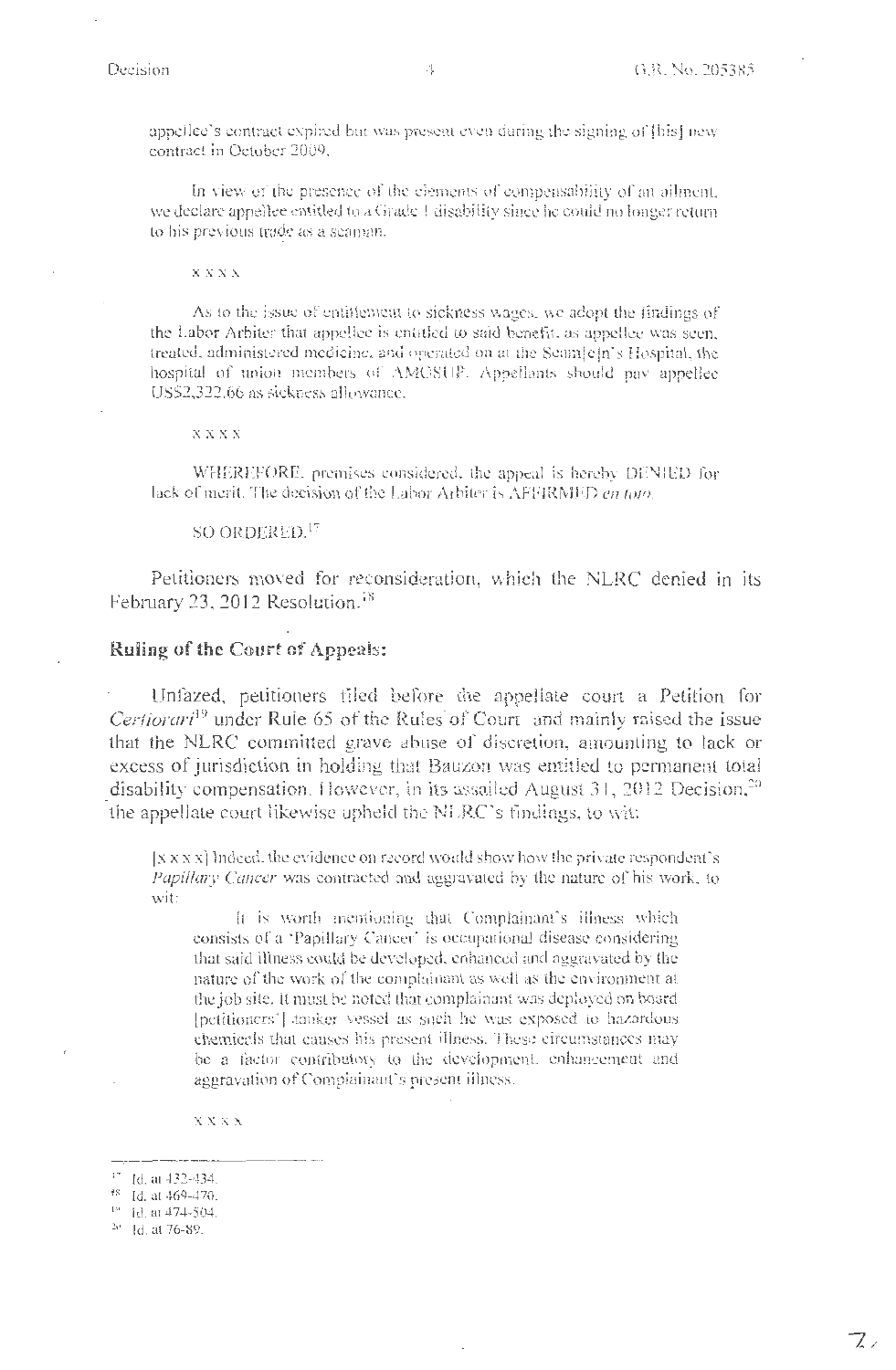Considering the foregoing, we find a reasonable connection between the nature of private respondent's work as seaman and the development of his illness. Private respondent was able to establish the nature of his job vis-a-vis the ship's working conditions which increased the risk of contracting his Papillary Cancer.

#### $\mathbf{X} \mathbf{X} \mathbf{X} \mathbf{X}$

**WHEREFORE**, in view of the foregoing premises, the petition filed in this case is hereby DENIED for lack of merit. The Decision and Resolution issued by the Fifth Division of the National Labor Relations Commission dated November 23, 2011 and February 23, 2012 in NLRC LAC Case No. 09-000850-H/NLRC NCR CN, OFW(M)-01-06378-11 are hereby AFFIRMED.

## SO ORDERED.<sup>21</sup>

Petitioners filed a Motion for Reconsideration which the appellate court denied in its December 26, 2012 Resolution.<sup>22</sup>

Thus, petitioners filed the instant Petition for Review on Certiorari which raises the following assignment of errors:

### issues:

i. Whether or not the Court of Appeals' rulings should be reversed and set aside in view of the Supreme Court's roling in Damaso R. Casomo v. Career Philippines Shipmanagement, Inc. et. al.<sup>33</sup>[which held] that the seafarer has the burden of presenting substantial evidence to show a causal connection between the nature of his employment and his illness;

ii. Whether or not the Court of Appeals committed x x x grave abuse of discretion. amounting to lack or excess of jurisdiction in disregarding the categorical mandate of Section 20(B) that only medically repatriated seafarers are emitted to sickness allowance: and

iii. Whether or not the Court of Appeals committed x x x grave abuse of discretion. amounting to fack or excess of jorisdiction, when it did not reverse and set aside the NLRC's award of attorney's fees to Banzon.<sup>71</sup>

The pivotal issue is whether or not Bauzon's ailment, papillary cancer, is compensable for being work-related as to entitle him to permanent and total disability benefits.

### **Our Ruling**

We resolve to deny the petition.

<sup>&</sup>lt;sup>21</sup> 1d, in 84-89.

수 : 점, df 이 라인

<sup>&</sup>lt;sup>2</sup> 692 Phil. 326, 356 (2012).

 $^{24}$  Rolla, p. 50.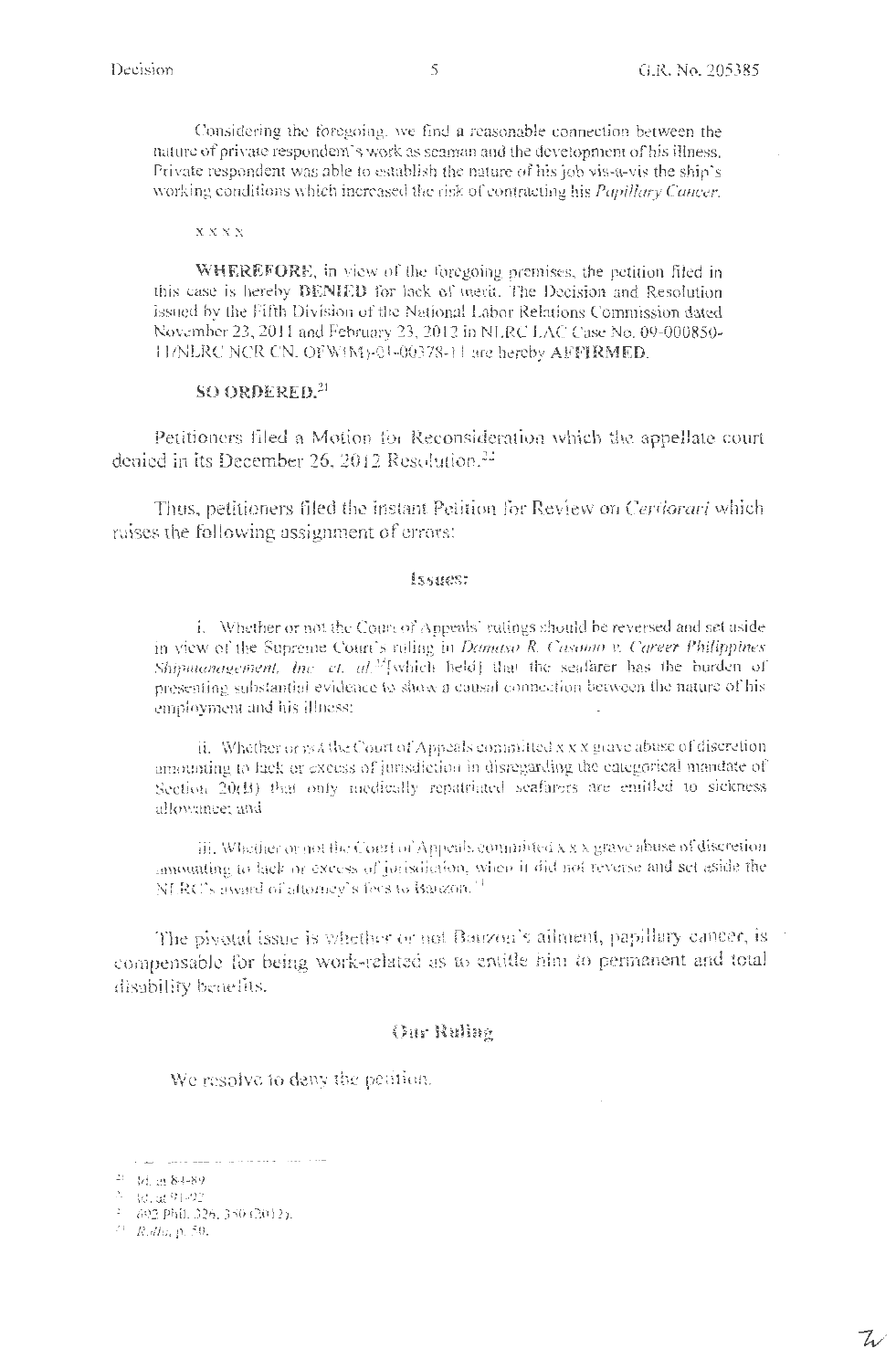We hold that Bauzon's ailment is work-related and compensable; he is thus entitled to permanent and total disability benefits.

Bauzon's illness is work-related and occurred during the contract of employment.

The employment of seafarers, including claims for permanent and total disability benefits, is governed by law, its rules and regulations, and the contracts that they sign upon being hired or rehired. In the instant case, the Philippine Overseas Employment Administration Standard Terms and Conditions Governing the Employment of Filipino Seafarers On-Board Ocean-Going Ships, series of 2000 (POEA-SEC) is deemed integrated into the parties employment contract and collective bargaining agreement.<sup>25</sup>

The 2000 POEA-SEC defines "work-related injury" as "injury[ies] resulting in disability or death arising out of and in the course of employment" and work-related illness as "any sickness resulting to disability or death as a result of an occupational disease listed under Section 32-A of this contract with the conditions set therein satisfied,"26

Section 32-A of the 2000 POEA-SEC listed down the occupational illnesses that may be compensable. Bauzon's attinent of papillary cancer is not specifically mentioned in said list.<sup>27</sup> However, Section  $20(B)(4)$  of the 2000 POEA-SEC likewise states that "[t]hose itlnesses not listed in Section 32 of this Contract are disputably presumed as work related."<sup>28</sup> This presumption is limited to "work-relatedness" and does not extend to compensability.<sup>29</sup> Thus, the seafarer bears the burden that the following conditions are met in order for the illness to be compensable:

### SFCTION 32-A OCCUPATIONAL DISEASES

For an occupational disease and the resulting disability or death to be compensable, all of the following conditions must be satisfied:

1. The seafarer's work must involve the risks described bereint.

2. The disease was contracted as a result of the seafarer's exposure to the described risks:

3. The disease was contracted within a period of exposure and under such other factors necessary to contract it;

4. There was no notorious negligence on the part of the seafarer.<sup>30</sup>

 $\%$  –id. at 205.

<sup>&</sup>lt;sup>- 25</sup> - Quizora v. Denholm Crew Management (<sup>Dhill</sup>ipplnes), Inc., 676 Phil. 343, 325 (2014).<br><sup>- 26</sup> - Magsawsay Maritime Corporation v. National Labor Relations Commission, 656 Fhil. 352, 565 (2010).

<sup>&</sup>lt;sup>27</sup> See also Casamovs, Corner Phillippines Shirmanogement, inc. at., supra note 23.

<sup>&</sup>lt;sup>18</sup> Quizora v. Denhotat Cress Management (Philippines), Inc., super.

<sup>&</sup>lt;sup>29</sup> Romana v. Magsavsay Maritime Cerp., 816 Phil. 194, 201 (2017).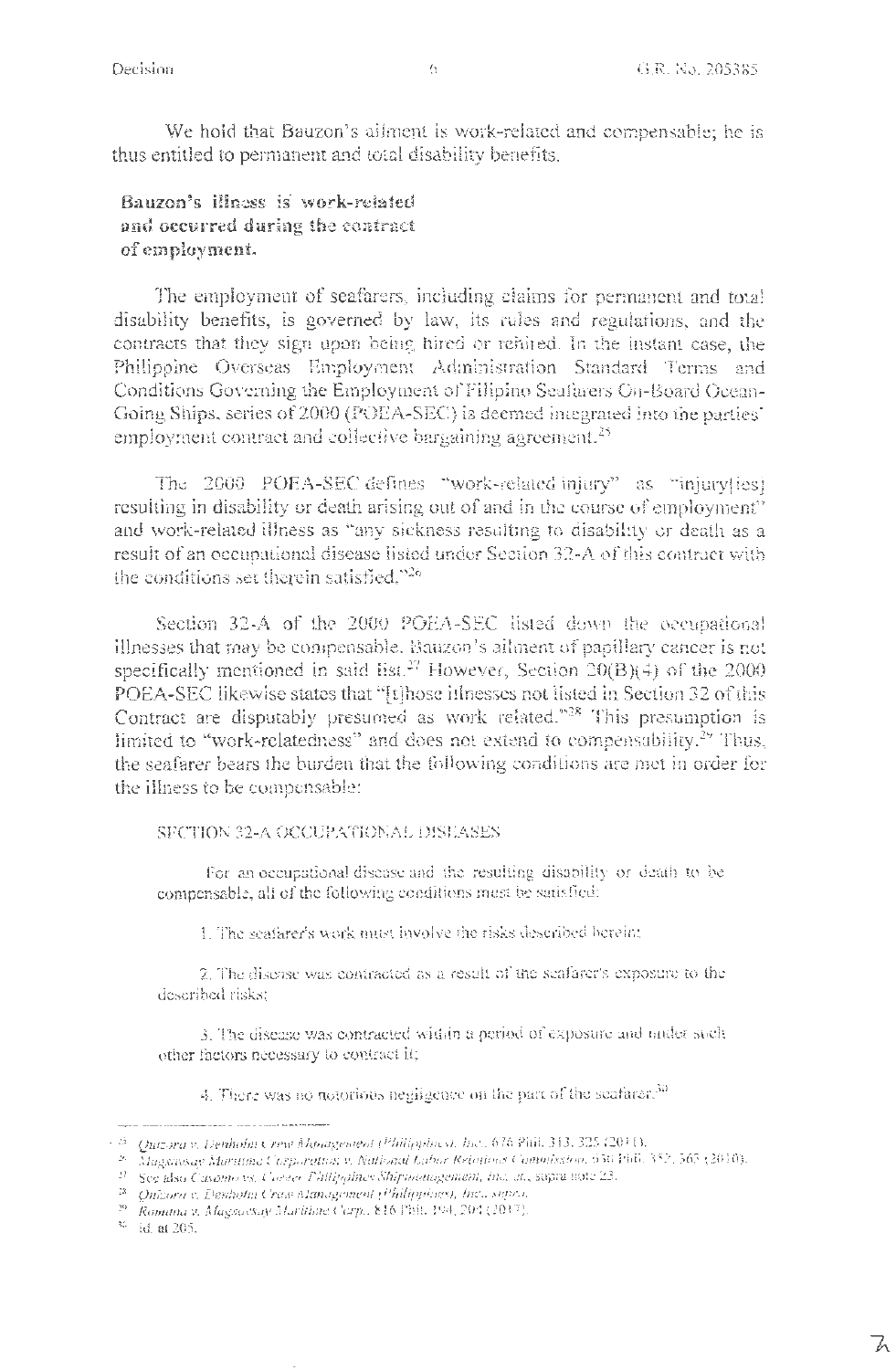Decision

W

In Romana v. Magsaysay Maritime Corp.<sup>31</sup> We emphasized that under the 2000 POEA-SEC, "any sickness resulting to disability or death as a result of an occupational disease listed under Section 32-A of this Contract with the conditions set therein satisfied is deemed to be a [']work-related illness[']. On the other hand, Section  $20(B)(4)$  of the 2000 POEA-SEC declares that ['t]hose illnesses not listed in Section 32 of this Contract are disputably presumed as work related]'1." We further explained, to wit:

In Jehsen Maritime, Inc. v. Ravena, it was tikewise clucidated that there is a need to satisfactorily show the four (4) conditions under Section 32-A of the 2000 POEA-SEC in order  $500$ – the disoutably presumed disease resulting in disability to be compensable.

To note, while Section 32-A of the 2000 POEA-SEC refers to conditions for compensability of an occupational disease and the resulting disability or death, it should be pointed out that the conditions stated therein should also apply to non-listed illnesses given that:  $(a)$  the legal presumption under Section 20 (B) (4) accorded to the latter is limited only to "work-relatedness"; and  $(\hat{\theta})$  for its compensability, a reasonable connection between the nature of work on board the vessel and the illness contracted or aggravated must be shown. (Fimphasis on the original; citations omitted). $^{32}$ 

The foregoing provisions should likewise be viewed in relation to Section 20-B of the 2000 POEA-SEC, which lays out two primary conditions which the seafarer must meet in order for him or her to claim disability benefits: (i) that the injury or illness is work-related, and (ii) that it occurred during the term of the contract.<sup>33</sup> Thus, in Magsavsay Maritime Corporation v. National Labor Relations Commission.<sup>34</sup> We pointed out that "to be entitled to compensation and benefits under this provision, it is not sufficient to establish that the seafarer's itlness or injury bas rendered him [or her] permanently or partially disabled; it must also be shown that there is a causal connection between the seafarer's illness or injury and the work for which he [or she] had been contracted."

This Court finds that Banzon substantially proved the foregoing conditions set forth in Sections 32-A and 20(B) of the 2000 POEA-SEC.

We note that Bauzon, as an Able Seaman on board the vessel, was exposed to harsh sea weather, chemical irritants, dusts, heat, stress brought about by being away from his family, long hours of work," and limited and unclean air/oxygen, all of which invariably contributed to his illness. There was at least a reasonable connection between his job and his contracting the throat ailment during his employment, which eventually developed into papillary cancer.

<sup>&</sup>lt;sup>31</sup> 44, at 203.

<sup>&</sup>lt;sup>33</sup> Ad at 206.<br><sup>33</sup> *Pullaian Martine Agency, Inc. v. Cabauban,* 715 Phil, 454, 374 (2013).

<sup>16</sup> Supra note 26

<sup>2.</sup> See also Lie Leon v. Maunted Troms, Inc., 805 Phil. 531, 532 (2017).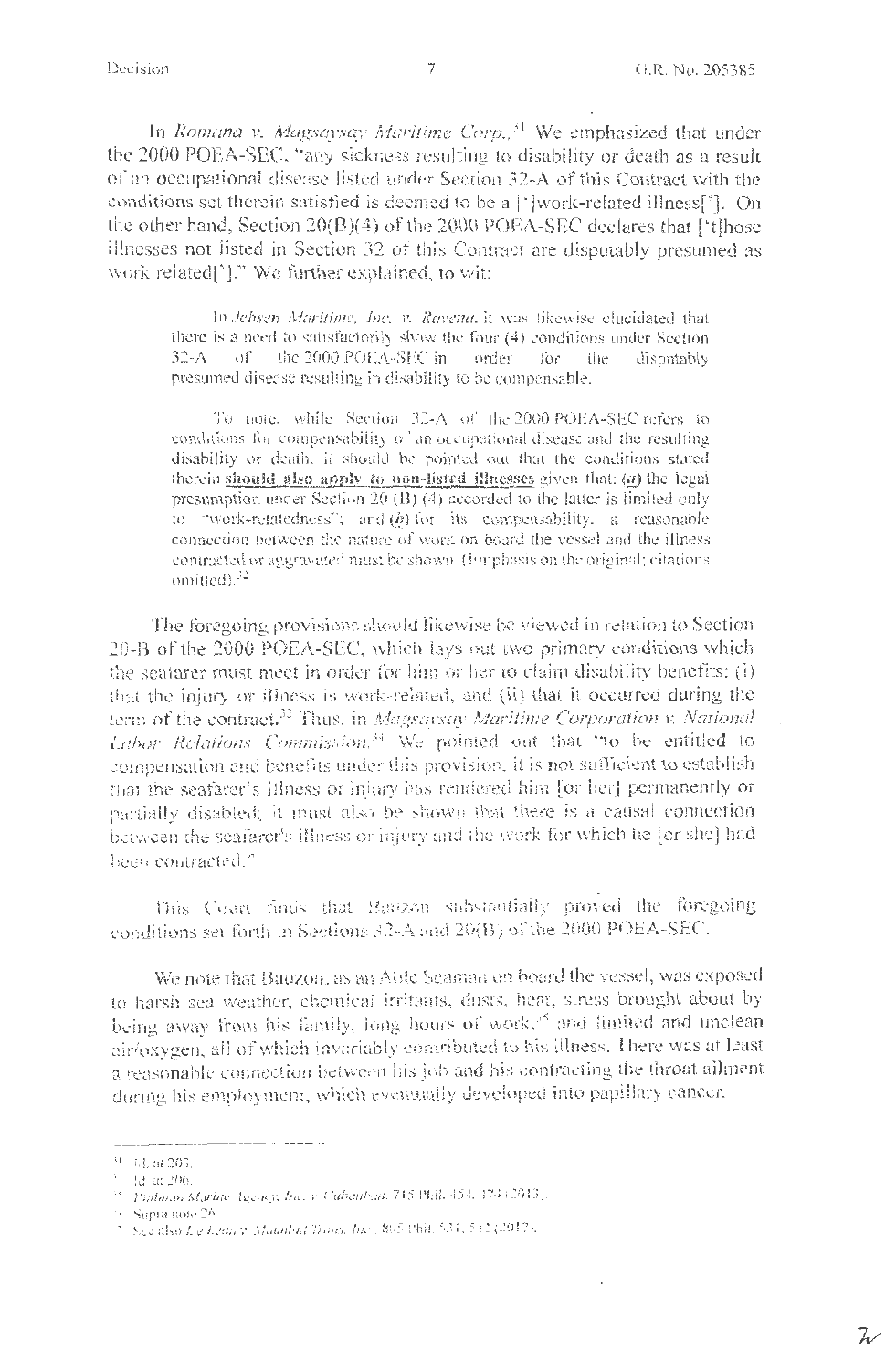Moreover, the duties and responsibilities of an Able Seaman generally require the use of a variety of chemical substances (e.g., grease, solvents, cleaning agents, de-greasers, paint, etc.).<sup>36</sup> Our pronouncement in Razonable, Jr. v. Torm Shipping Philippines, Inc.<sup>37</sup> is all too elucidative:

The medically-repairinted claimant-seafurer in the case of Fif-Pride Shipping Company, Inc. v. Balasta, wherein the Court also took judicial notice of the seafarer('s) homesickness and exposure to the perits of the sca, alleged in detail and proved his specific tasks as an Able Seaman, and that he experienced symptoms of his illness which can be reasonably linked to the tasks he performed on board the vessel. Moreover, the Court observed that the employer failed to refute the seafarer's allegations that "in the performance of his duties as Able Seaman, he inhaled, was exposed to, and came into direct contact with various injurious and harmful eltemicals, dust, fumes/emissions, and other irritant agents; that he performed streauous tasks such as lifting, pulling, pushing and/or moving equipment and materials on board the ship; that he was constantly exposed to varying temperatures of extreme hot and celd as the ship crossed ocean boundaries; that he was exposed as well to harsh weather coaditions; that in most instances, he was required to perform evertime work; and that the work of an Able Seaman is both physically and mentally stressful" $x x x$ . (Emphasis supplied; Citations omitted)

Thus, We find that Bauzon sufficiently proved that his illness was workrelated, that it occurred during the term of his contract, and that his allment is compensable. There was, by all accounts, a reasonable connection between the nature of his work on board the vessel and the illness that he came down with. The aggravation of his illness had been duly established by him.

Petitioners assumed the risk of Hability when Bauzon was rehired and issued a fit-to-work certification despite knowledge of his existing medical condition.

In the instant case, petitioners were fully aware of Bauzon's condition when they hired and re-hired him. It is undisputed that the seafarer was employed with petitioners since 2005. On August 28, 2009, he disembarked from petitioner's Sichem Peace vessel, a chemical oil tanker, because of suspected bilateral thyroid nodules. He was then referred to the companydesignated physician and a biopsy was conducted which revealed that the thyroid nodules were benign.<sup>38</sup>

On September 24, 2009, petitioners re-hired Bauzon as Able Seaman for the M/T.D. Elephant vessel. During the PEME, he underwent a thyroid ultrasound which revealed a complex predominantly solid mass with

<sup>36</sup> Magsaysay Maritime Corp. v. Lobusta, 680 Phil. 137, 145 (2012).

<sup>37</sup> G.R. No. 241620, July 7, 2020.

<sup>&</sup>lt;sup>38</sup> Rolla, p. 428.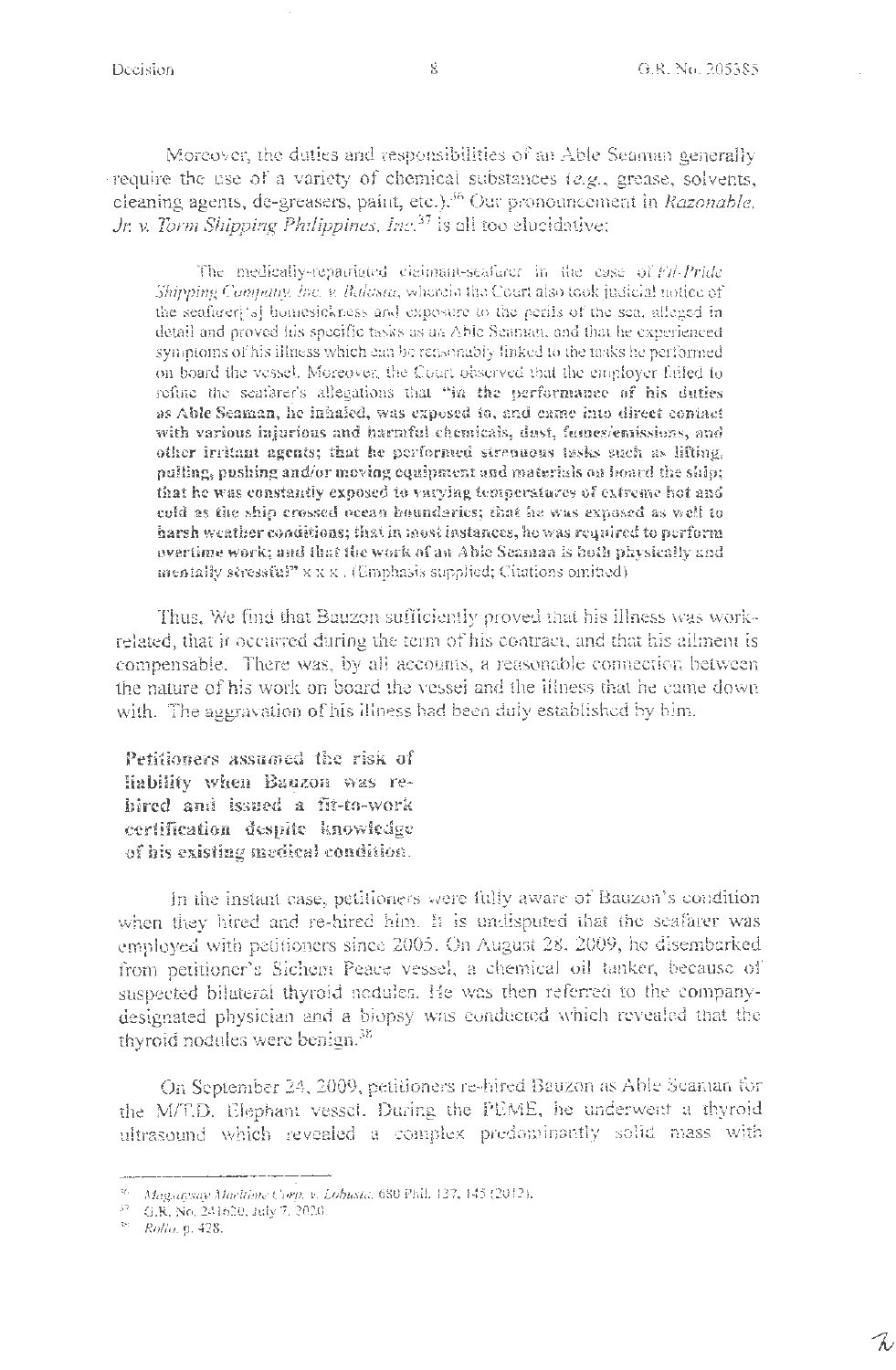$\mathcal{I}$ 

microcalcofications in the mid-anterior neck or bilateral thyroid nodules. Despite the foregoing diagnosis, petitioners re-hired him and the companydesignated physician gave him a fit-to-work certification.<sup>39</sup> In doing so, petitioners assumed the risk of liability as to Bauzon's health condition. Thus, in Magat v. Interorient Maritime Enterprises, Inc.,<sup>40</sup> We upheld the following findings of the NLRC therein:

Curiously, both parties failed to present complainant's PEME results with respect to his last employment on board MT North Star. Nonetheless, since he was accepted and deployed by respondents, it is safe to say that he passed the PEME without any finding that he had a pre-existing heart ailment, or that respondents accepted him despite being aware of his condition. In any case, respondents, in hiring complainant despite his advanced age and pre-existing hypertension, assumed the risk of liability for his health. They cannot be allowed to subsequently evade such liability by claiming that complainant's illness was discovered only after his employment was terminated.<sup>41</sup> (Fmphasis supplied).

Moreover, settled is the ride that a worker brings with him possible infirmities in the course of his employment, and while the employer is not the insurer of the health of the employees, he takes them as he finds them and assumes the risk of liability.<sup>42</sup>

Therefore, when petitioner EMS Phils, re-hired Bauzon and issued a fitto-work certification despite full knowledge of his medical condition, it assumed the risk of any liability that may arise from said condition.

employment had Bauzon's contributed to the development of his illness, even if it was preexisting at the time of his employment.

We have repeatedly held that in order for an illness to be compensable, it is enough that the employment had contributed, even to a small degree, to the development of the disease.<sup>43</sup>

In Wallem Maritime Services, Inc. v. National Labor Relations Commission (Wallem),<sup>11</sup> the senfarer was hired as a utility personnel. Three months after he was repatriated, he died of a lung ailment. The amopsy report showed disseminated intravascular coagulations, septecalmia, pulmonary congestion, and multiple intestinal obstruction secondary to multiple adhesions as his cause of death. The company alleged that the seafarer, Faustino, was not

 $w=\Omega$ 

<sup>&</sup>lt;sup>99</sup> Magat v. Interession Maritime Encorprises, Inc. 829 Phil, 570 (3018).

 $\sim 1$ 1d. at 583.

<sup>&</sup>lt;sup>12</sup> Inter-Orient Macaine, Inc. v. Conda vs. 712 Pbl), 628-643 (2013).

<sup>47</sup> C.F. Sharp Crew Management, Inc. 9. Legal Heart, of Repusar 780 Pbll, 645, 675 (2016).

サーマ26 Phil. 738 (1999).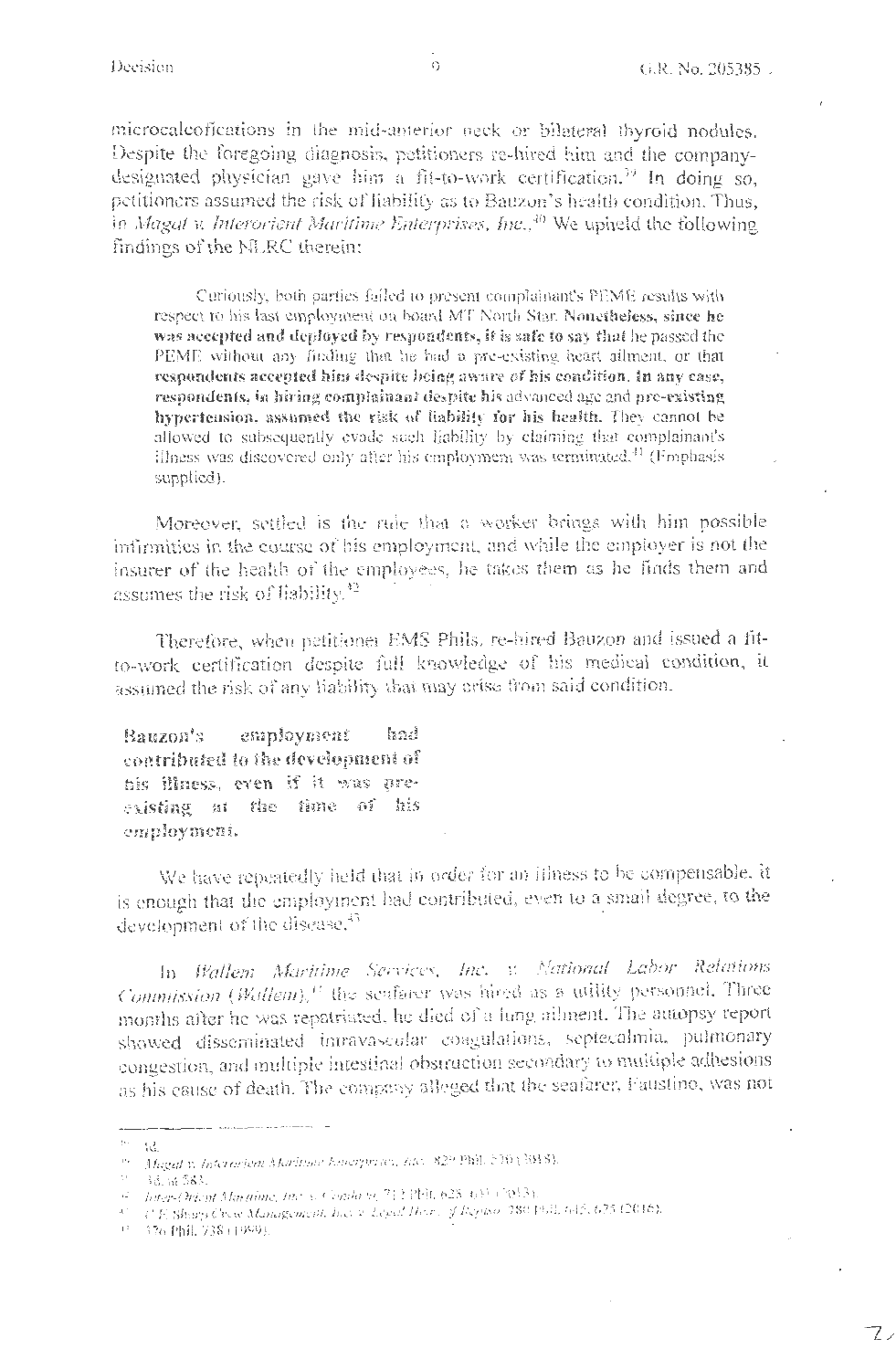Z

entitled to sickness benefits. In ruling in favor of Faustino, this Court pronounced: l,

Furthermore, before Faustino Inductivo was made to sign the employment contract with petitioners he was required to undergo, as a matter of procedure, medical examinations and was declared fit to work by no less than petitioners' doctors. Petitioners cannot now be heard to claim that at the time Faustino Inductive was employed by them he was afflicted with a serious disease, and that the medical examination conducted on the deceased seaman was not exploratory in nature such that his disease was not detected in the first instance. Being the employer, petitioners had all the opportunity to pre-qualify, screen and choose their applicants and determine whether they were medically, psychologically and mentally fit for the job upon employmera. The moment they have chosen an applicant they are decaned to have subjected him to the required pre-qualification standards.

But even assuming that the allment of Faustino Inductivo was contracted prior to his employment on linard "MT Rowan," this is not a drawback to the compensability of the disease. It is not required that the employment be the sole factor in the growth, development or acceleration of the illness to entitle the claimant to the benefits provided therefor. It is enough that the employment had contributed, even in a small degree, to the development of the disease and in bringing about his death.

It is indeed safe to presume that, at the very least, the nature of Faustino Inductivo's employment had contributed to the aggravation of his illness - if indeed it was pre-existing at the time of his employment - and therefore it is but just that he be duly compensated for it, it cannot be denied that there was at least a reasonable connection between his job and his lung infection, which eventually developed into septicemia and ultimately caused his death. As a utilityman on board the vessel, he was exposed to harsh sea weather, chemical irritants, dusts, etc., all of which invariably contributed to his illness.

Neither is it necessary, in order to recover compensation, that the employee must have been in perfect condition or health at the time he contracted the disease. Every workingman brings with him to his employment certain infirmities, and while the emptoyer is not the insurer of the bealth of the employees, he takes them as he finds them and assumes the risk of liability. If the disease is the proximate cause of the employee's death for which compensation is sought, the previous physical condition of the employee is unimportant and recovery may be had therefor independent of any preexisting disease. $45$  (*Emphasis supplied*)

This Court finds that the nature of Bauzon's employment had contributed to the aggravation of his illness. We reiterate that the nature of his job as an Able Seaman exposed him to harsh sea weather, chemical irritants, dusts, heat, stress brought about by being away from his family, and long hours of work,<sup>46</sup> all of which invariably contributed to his illness. Under these circumstances, there was at least a reasonable connection between his job and his allment.

 $45$  Id. at 746-748.

<sup>46</sup> See also De Leon v. Maurilad Trans. Inc., supra note 25.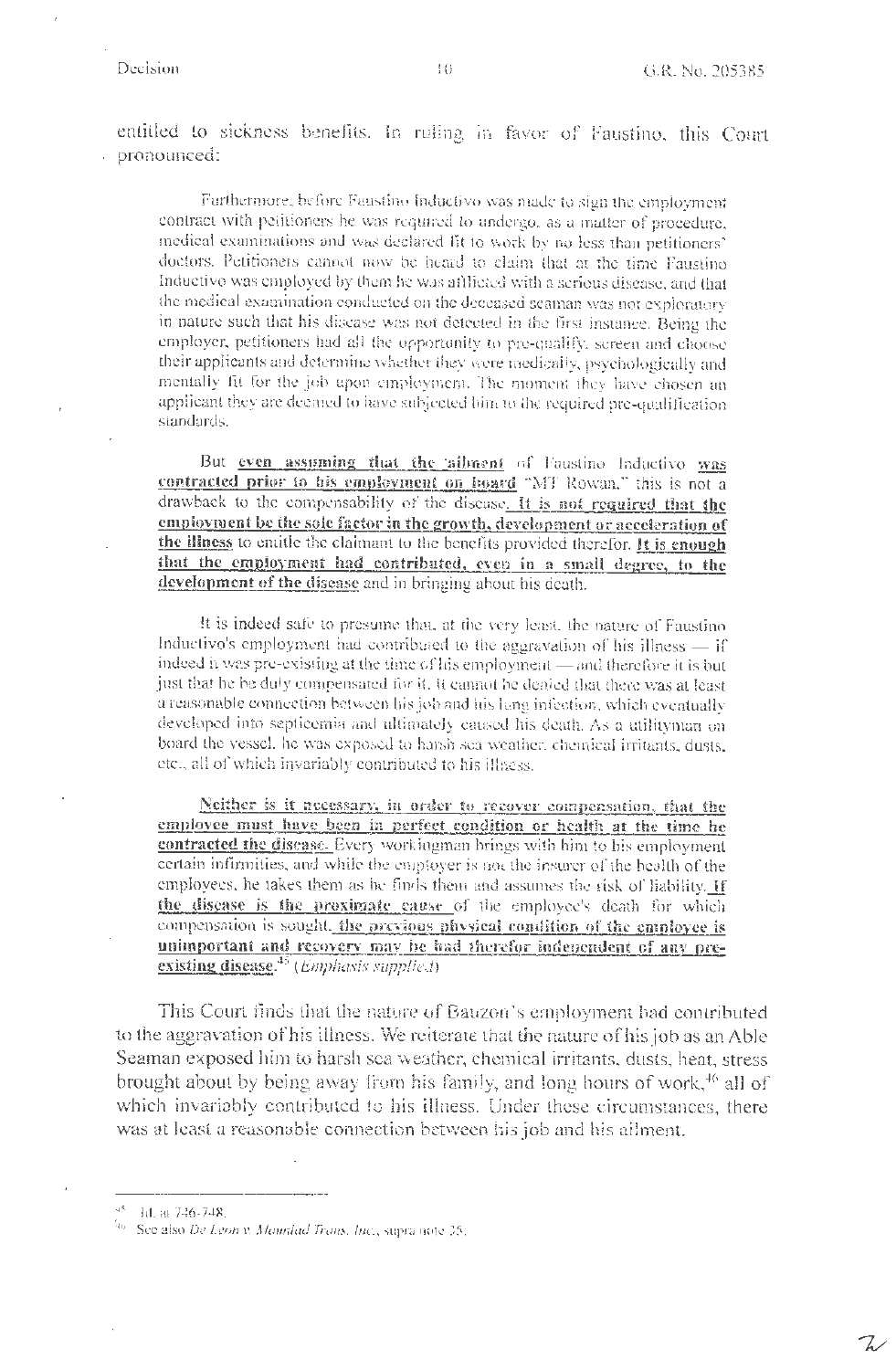7.

The findings of the NLRC on the matter are accarate. "Dietary provisions . causing allment of various kinds while on board ocean-going or high seas vessels are becoming common to seafarers. This could be attributed to food that are high on fat and low in fiber that are purchased on a month long basis and partaken during long voyage".<sup>47</sup> Thus, in Leonis Navigation Co., Inc. v. Villamater,<sup>18</sup> We pointed out that:

Diets high in fat are believed to predispose humans to colorectal cancer. In countries with high colorectal cancer rates, the fat intake by the population is much higher than in countries with low-cancer-rates. It is believed that the breakdown products of fat metabolism lead to the formation of cancer-causing chemicals (carcinogens). Diets high in vegetables and high-fiber foods may rid the bowel of these carcinogens and help reduce the risk of cancer.<sup>40</sup>

In view of Bauzon's duties and responsibilities as an Able Seaman, coupled with the constricted diet among seafarers. We find that his employment contributed to the aggravation and development of his ailment. In the more recent case of *De Leon v. Maurilad Trans, Inc.*<sup>50</sup> wherein this Court granted the petitioner seafarer his disability benefits. We reiterated our earlier holding that:

[I]t is not required that the employment be the sole factor in the growth, development or acceleration of the illness to entitle the claimant to the benefits provided [therefor].

It is enough that the employment had contributed, even to a small degree, to the development of the disease  $x \times x^{31}$  (Emphasis supplied)

Lastly, We find it relevant to state that the POEA-SEC is designed primarily for the protection and benefit of Filipino seamen in the pursuit of their employment on board ocean-going vessels. Its provisions must, therefore, be construed and applied fairly, reasonably, and liberally in favor or for the benefit of the seafarers and their dependents. Only then can its beneficent provisions be fully carried into effect.<sup>52</sup>

WHEREFORE, the instant Petition is hereby DENIED. The assailed Court of Appeals' August 31, 2012 Decision and December 26, 2012 Resolution . in CA-G.R. SP No. 124554 are hereby AFFIRMED. Costs on petitioners.

<sup>&</sup>lt;sup>17</sup> Rollo, p. 431.

<sup>&</sup>lt;sup>48</sup> 628 Phil. 81 (2010).

 $\Delta^{\alpha}$  ). - Ki, at 98.

<sup>&</sup>lt;sup>50</sup> Supra note 35

 $\frac{1}{2}$  1d. at 541.

<sup>&</sup>lt;sup>52</sup> Rallem Meritime Services, Inc. v. National Labor Relations Commission, supra pote 44 at 749; See also C.F. Sharp Crew Management, Inc. v. Legal Hans of Repiso, sopra note 43 at 668: Racells v. United Philippine Lines. Inc., 746 Phil. 758, 772 (2014).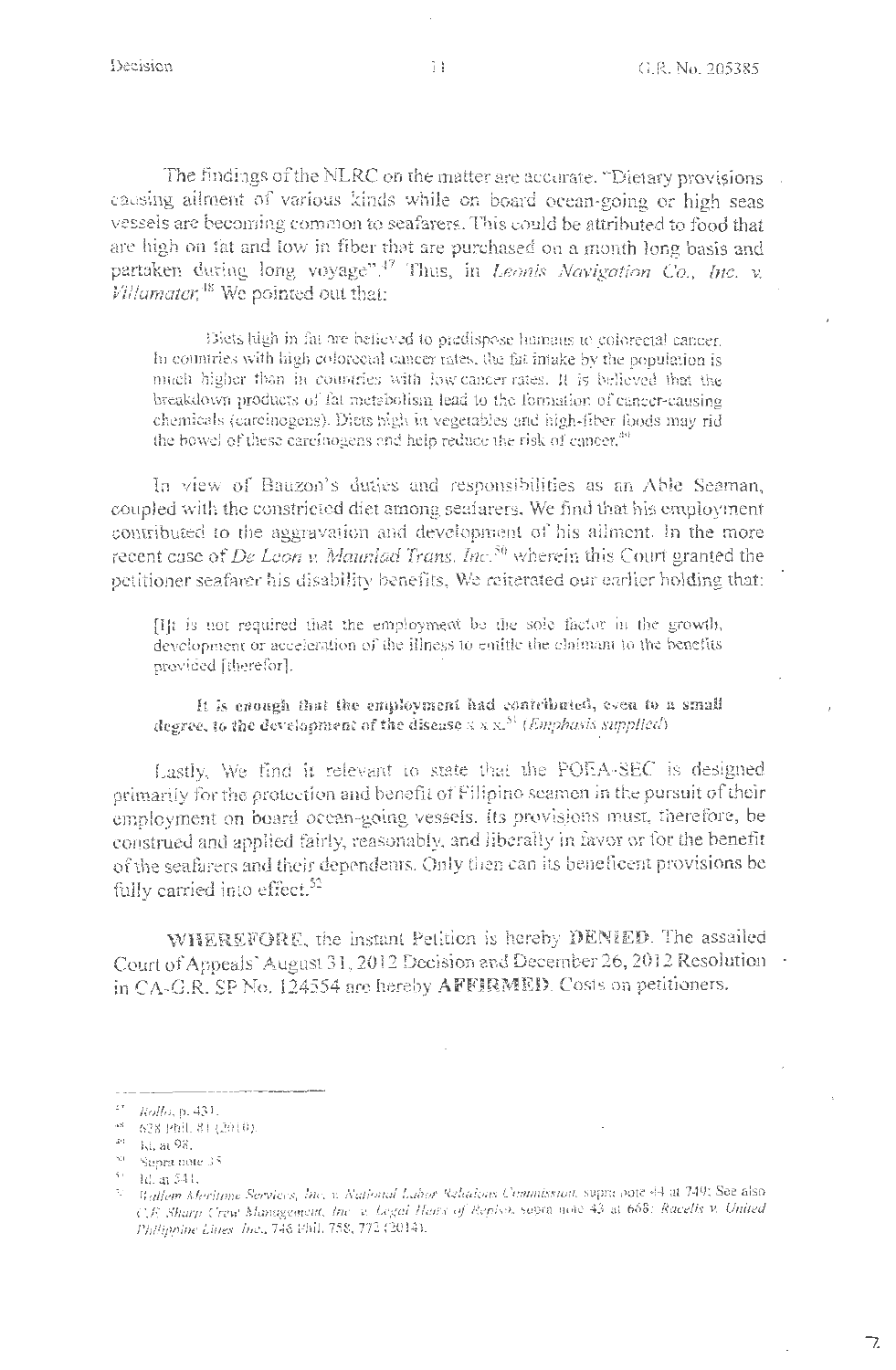**SO ORDERED.** 

 $\mathbb{Z}$ 

RAMON PAUL L' **HERNANDO** Associate Justice

WE CONCUR:

MARVIC M. V. F. LEONEN

Associate Justice Chairperson

*A* **JÉAN PAUL B. INTING<br>Associate Justice HENRI** 

 $\bar{t}$ 

 $\mathcal{A}^{\mathcal{A}}$ 

l,

/ **EDGARDO L. DELOS SANTOS** Associate Justice

**JHOSEP PCLOPEZ** Associate Justice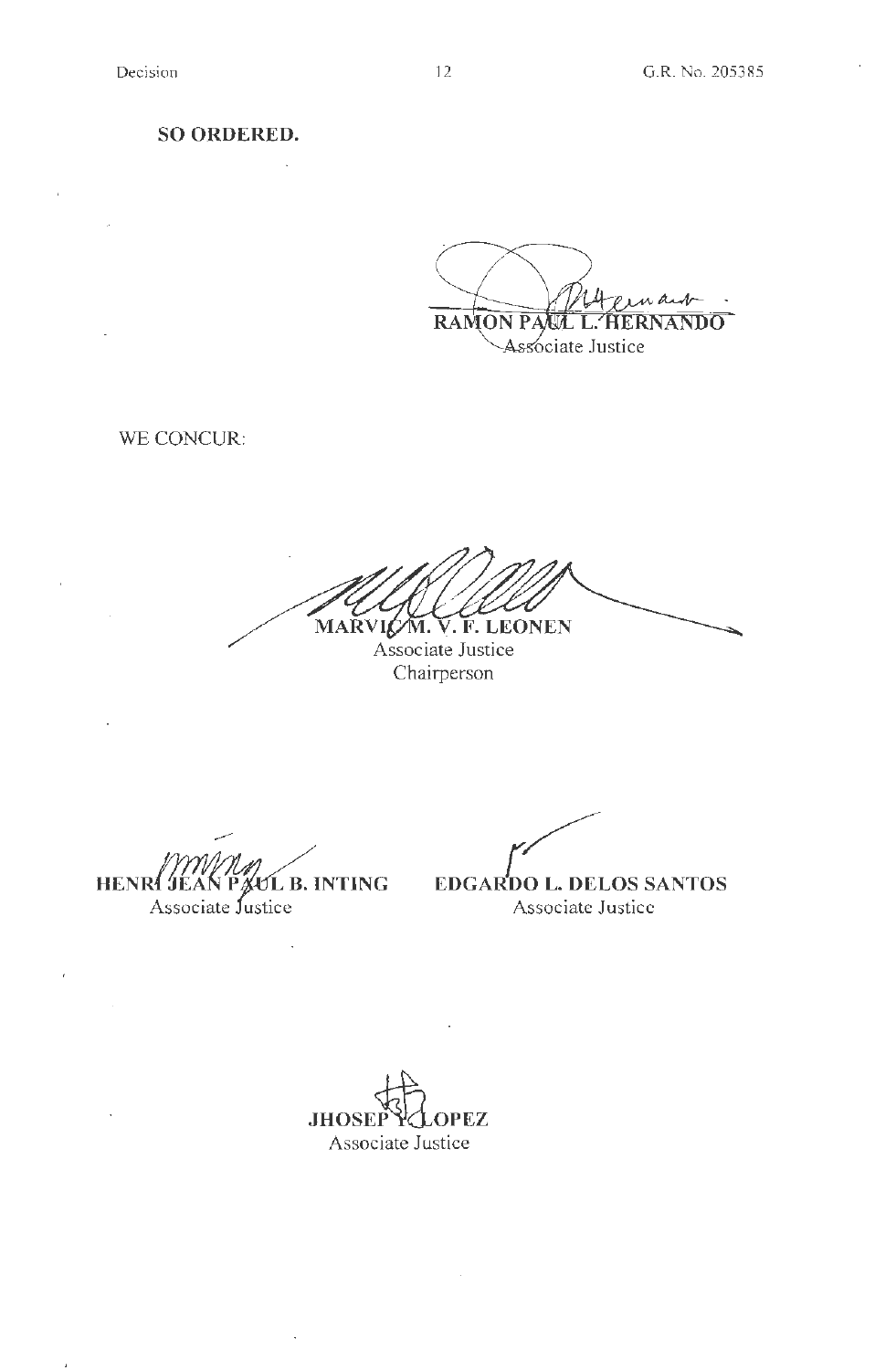$\mathbf{1}_{\mathbf{1}_{\mathbf{1}}}$  $\mathbb{R}^3$ 

 $\mathbf{F}$ 

### **ATTESTATION**

I attest that the conclusions in the above Decision had been reached in consultation before the case was assigned to the writer of the opinion of the Court's Division.

MARVIC M. V. F. LEONEN Associate Justice

Chairperson

## **CERTIFICATION**

Pursuant to Section 13, Article VIII of the Constitution and the Division Chairperson's Attestation, I certify that the conclusions in the above Decision had been reached in consultation before the case was assigned to the writer of the opinion of the Court's Division.

**ESMUNDO** hief Justice

# CERTIFIED TRUE COPY

Michaelt MISAEL DOMINGO C. BATTUNG III Division Clerk of Court Third Division 18 2022 FEB